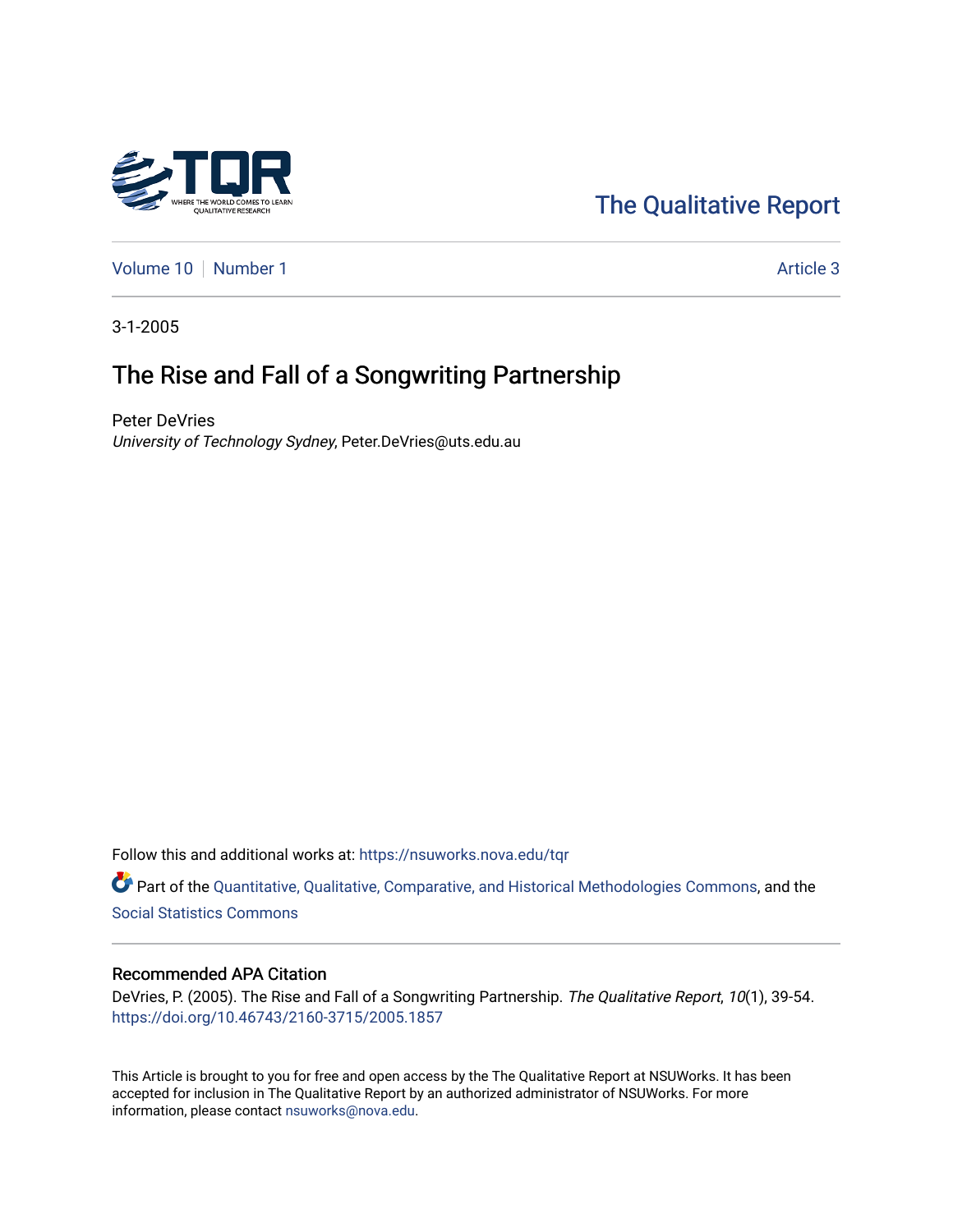

# The Rise and Fall of a Songwriting Partnership

# Abstract

The working relationship of two novice songwriters is examined in this ethnographic study, which highlights the importance of common goals and values in a songwriting collaboration. Stemming from this core there are a number of sub-themes: the pair saw a popular song as consisting of melody, harmony, and lyrics; they played on the strengths and offset the weaknesses of each others songwriting skills; both writers valued originality; and they believed songwriting had a mystical element to it. Finally, it will be shown how conflict in their status as writing partners resulted in the demise of the collaboration. The difficulty of being a participant observer researcher when only two people are being observed is also discussed.

# Keywords

Songwriting, Partnership, Ethnography, and Popular Music

## Creative Commons License



This work is licensed under a [Creative Commons Attribution-Noncommercial-Share Alike 4.0 License](https://creativecommons.org/licenses/by-nc-sa/4.0/).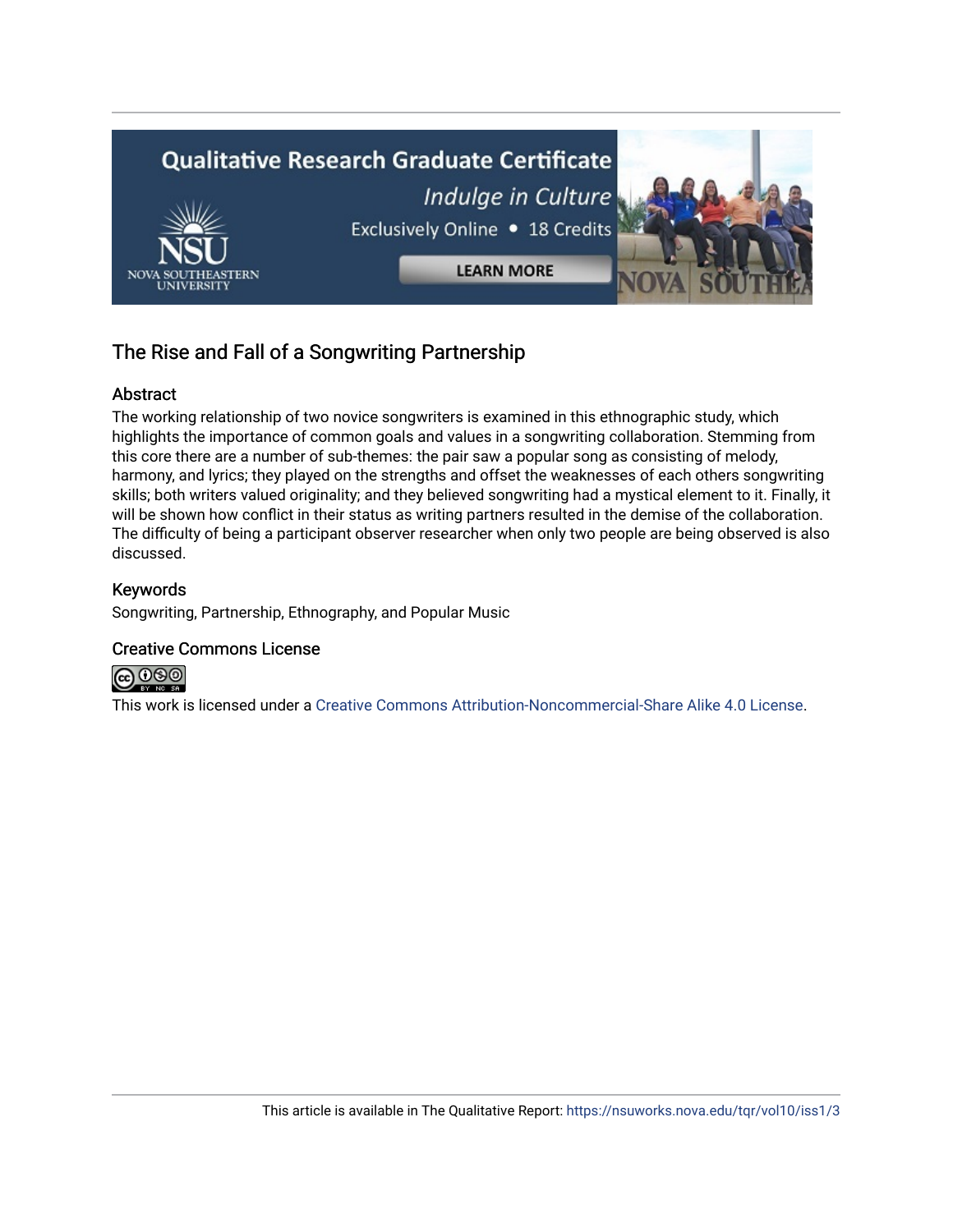# **The Rise and Fall of a Songwriting Partnership**

# **Peter DeVries**

University of Technology, Sydney, Australia

*The working relationship of two novice songwriters is examined in this ethnographic study, which highlights the importance of common goals and values in a songwriting collaboration. Stemming from this core there are a number of sub-themes: the pair saw a popular song as consisting of melody, harmony, and lyrics; they played on the strengths and offset the weaknesses of each other's songwriting skills; both writers valued originality; and they believed songwriting had a mystical element to it. Finally, it will be shown how conflict in their status as writing partners resulted in the demise of the collaboration. The difficulty of being a "participant observer" researcher when only two people are being observed is also discussed. Key Words: Songwriting, Partnership, Ethnography, and Popular Music* 

Ethnographic studies of rock bands suggest that the composition of original songs is a collaborative process between band members (Cohen, 1993; Finnegan, 1989; Green, 2001; Shank, 1994; Shehan Campbell, 1995). As the composers are also performers of their own material, there is a fluidity between the acts of composition, rehearsal, and performance. This article reports on an ethnographic study of two songwriters, collaborating for the first time, who were not involved in writing songs for a particular band. It is the actual writing of songs, rather than the performance of songs that is their central activity, hence this study of songwriting collaboration provides a different perspective to that of previous ethnographic studies, where songwriting was a means to an end: that end being a recording or live performance of a song. In this case the end is the written song, which the songwriters initially intended to sell to performers to either record or play live. The aim was to examine how these particular songwriters worked and how they viewed songwriting as a creative process, as opposed to the performance

Working from Cohen's (1993) definition of ethnography referring "to data derived from direct observation of behaviour in a particular society" (p. 123), the present study involved observation and interviews with the songwriters. Thus I was engaged in fieldwork, the central activity of the ethnographer for what Cohen (1993) described as a "lengthy period of intimate study" (p. 124).

Ethnographic studies of popular music-making have employed similar methods of data collection: that is interviews with participants and observations (see Bennett, 2000; Cohen, 1993; Finnegan, 1989; McGillen & McMillan, 2003). The methodology of the present study was shaped by two of the challenges outlined by McGillen and McMillan in their study of cooperative songwriting with adolescents: 1) the need to be sensitive to the participants' world-views and 2) to make sure the voices of the participants were not lost: the latter means allowing the participants' voices to "speak for themselves" through direct quotation, rather than having me as the researcher summarise their words. Being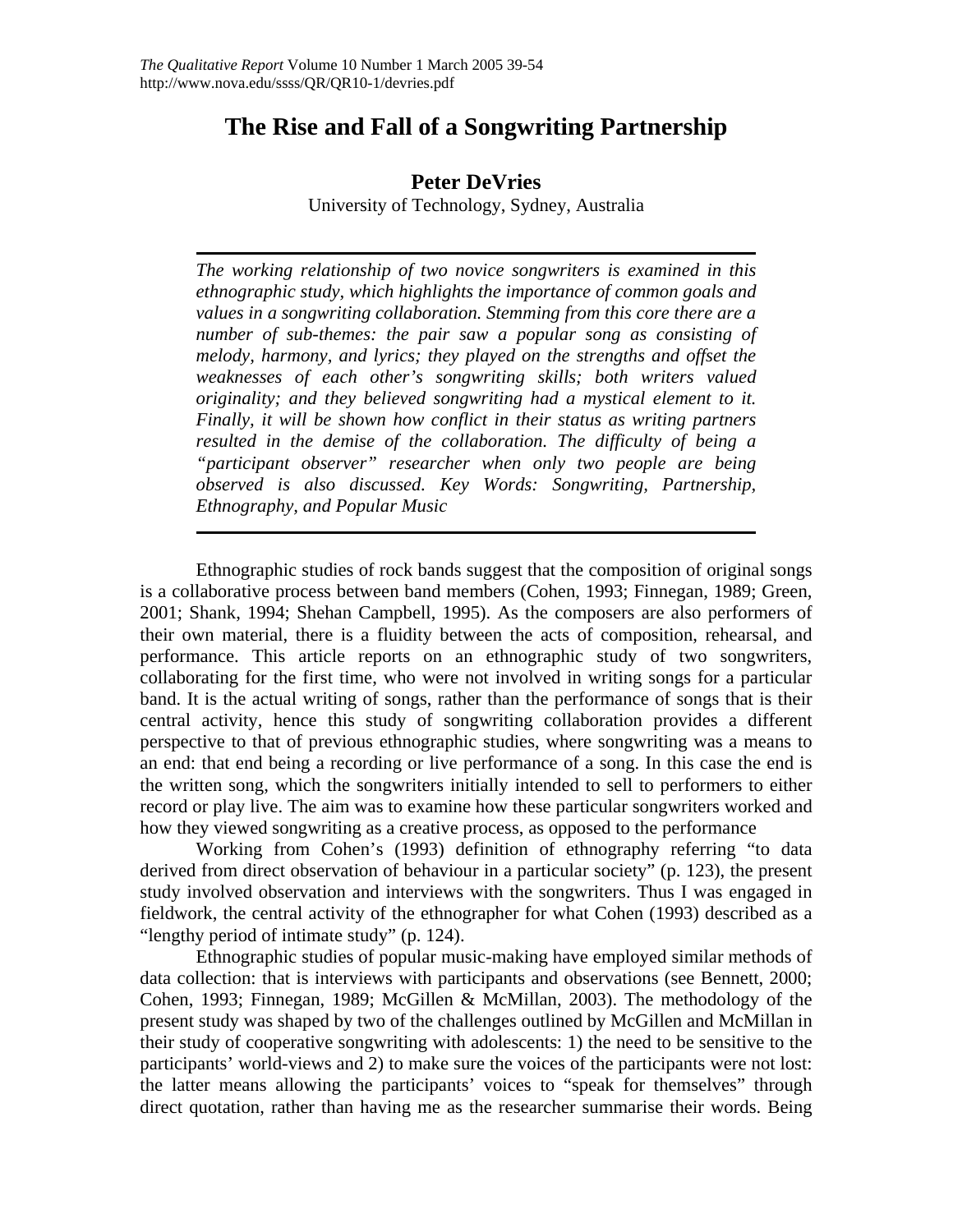sensitive to the two songwriters' worlds meant demonstrating sensitivity to their respective positions as musicians – one a novice, one a professional – and sensitivity to their musical tastes (i.e., music they liked which influenced their songwriting) and the songs they co-wrote.

Bennett (2000) points to two issues which have emerged from ethnographic studies of local music-making: (1) a focus on the relationship between "music-making activities and the micro-social spaces in which such activities take place" (p. 167) and (2) researcher reflection on the role of the researcher in the field. These studies include, but do not solely focus on musicians collaboratively writing songs. In conducting the present study I was therefore looking for relationships between the songwriting process the two songwriters were engaged in and their local context - this being Sydney, Australia. In terms of my role as researcher documenting their collaboration, I naively believed my impact would be minimal and I would remain in the background. This was not the case, as both songwriters sought reactions from me about the work they were producing, and ultimately about the fragility of their relationship as collaborative songwriters.

Throughout the collaboration I felt that I had to contribute to discussions between the pair and even pass judgement on the quality of a song, or part of the song, when invited. Although initially reluctant to do so, I did so primarily to establish rapport with the pair. On a more egotistical note, I enjoyed being part of the process. I am a music educator in a university, but one of my passions has been writing popular songs. Although the world of academia rarely allows me the time to pursue songwriting, it is something I have been heavily involved with in the past. On many an evening I have played through and analysed songs that I felt were great songs, trying to work out what made those songs so great. On many an evening I have sat down to write at the piano, often "borrowing" elements from these songs to create my own songs.

My own background as a researcher has been in ethnographic studies of my own music teaching and studies of how young children engage in music learning, generally in formal settings such as schools and music studios. I had, however, always wanted to do an ethnographic study that focussed on popular music in some way, specifically on the way popular music was created. However, I had no idea where to begin until I read an advertisement in a weekly music newspaper distributed throughout Sydney. The advertisement read: "Musician seeks collaborator to write classic pop songs. Influences - Beatles, Stones, The Who, Kinks, Beach Boys." I contacted Bradley, the person who had placed the advertisement, by telephone, asking if he had successfully found a writing partner. I had called half hoping that he had not, so that we might try collaborating and I would begin songwriting again. However, I half hoped he had, so that I could suggest to Bradley and his collaborator that I might pursue an ethnographic study of their collaboration. He had received three responses, but only one – Tim's – was a serious one. The pair had already met and decided to work together. The collaboration between Tim, aged 22, and Bradley, aged 38, had begun.

I asked Bradley if I might observe the pair at work. He was hesitant. A week later, when we met, he indicated why  $- I$  was a stranger, and he and Tim were only just "getting to know each other." Bradley wanted to know why I was interested in observing them write. I indicated that I had an interest in popular music scholarship; this meant nothing to him. I also indicated that I was a songwriter and particularly admired the work of the bands he had cited as his influences. He asked me to name my favourite two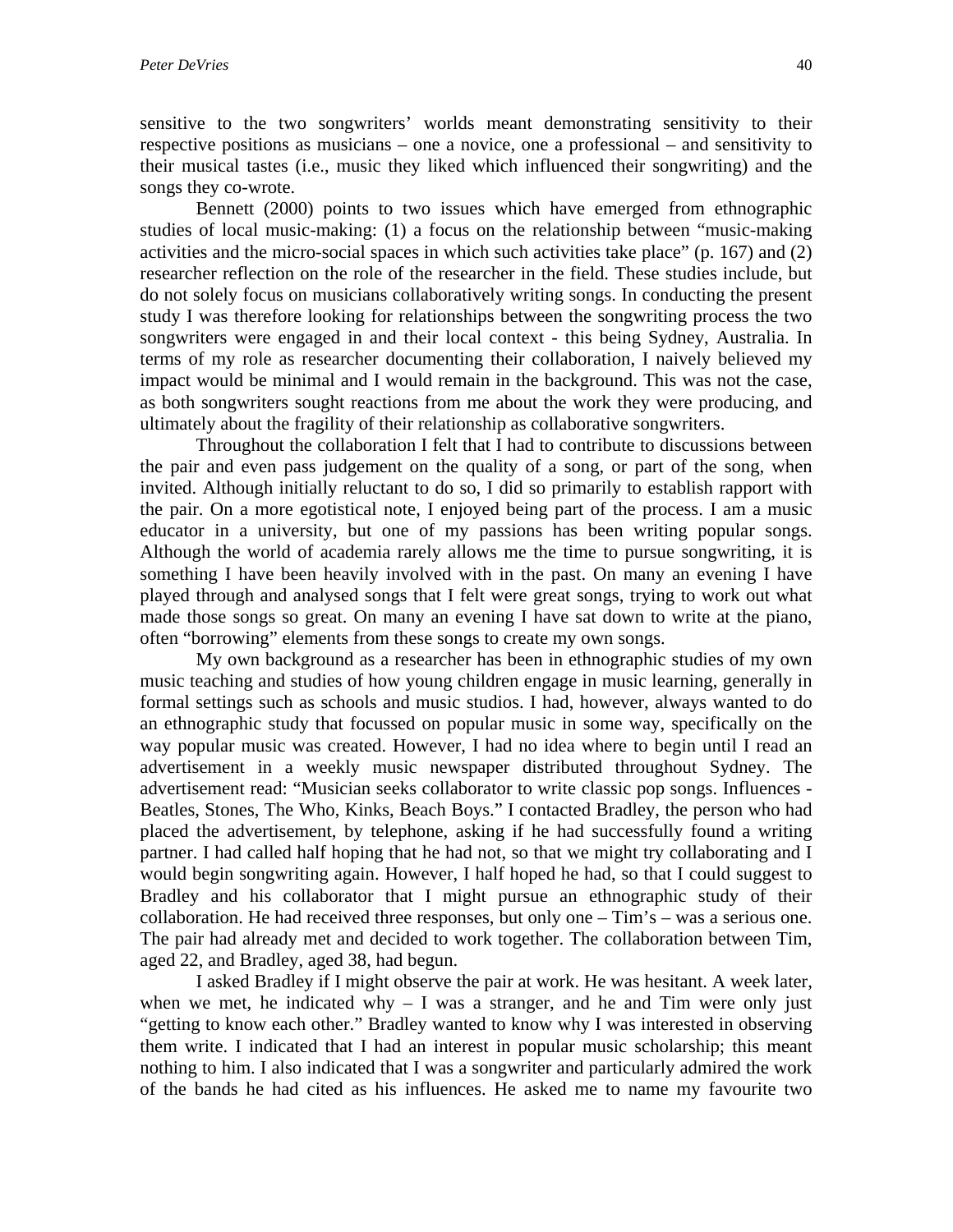Beatles album. I named *Revolver* and *The White Album*. "Good choices," he responded, followed by "it might be okay" if I sat in on some writing sessions.

Bradley had invited me to their next writing session, on a Tuesday morning. Upon being introduced to Tim, I asked him if I could sit in as an observer, as well as interview him. Tim was immediately receptive to the idea. Before the pair sat down to write we negotiated what my role would be: tape recording their writing sessions while taking notes and semi-formal interviewing at the conclusion or during breaks, in songwriting sessions. I indicated at this point that I would provide them both with copies of interview transcripts, and would also provide them with copies of my analysis of their collaboration. Tim was particularly excited about this, clearly astounded that I was going "to all this trouble" to find out about how they would work as songwriters. I also indicated that their names would be changed to ensure confidentiality and that I would not indicate the specific suburbs in Sydney where the pair lived and worked.

Bradley and Tim set aside three hours each Tuesday morning to write together. "It's the only time we both have free at the moment" said Tim. "We work weird hours." Bradley is a professional musician. He plays guitar, keyboard, and sings lead and backing vocals in a cover (i.e., songs previously recorded by other performers) band. He has been in the band for four years, which plays equal part 1960s and 1970s "classics" (Bradley's word). "We do a lot of club gigs. Returned Services League clubs (RSLs) mostly. We spend most of our time in the Sydney and central coast area." The band works four or five nights each week. They have an agent and manager. "It's very professional. It's a regular income." In addition to playing in the band Bradley teaches keyboard and piano (popular and classical) from his house in a north-west suburb of Sydney. Bradley holds a Bachelor of Music degree, majoring in piano performance, which he completed, aged 22. "I trained as a concert pianist like hundreds of other people. There's no work out there, not as a concert pianist. Most of the pianists I went through with are either teaching or working as accompanists."

Tim does not hold a music degree. He is a self-taught guitarist and has played in bands, but has never felt comfortable in them. "My vision isn't a trendy one. I like sixties influenced music, and that's just not what new bands are into. Not now, anyway." Tim works part-time as a waiter and part-time in a second-hand bookshop. "They're crap jobs, and very short-term. My real love is music." Tim also spends up to twelve hours a week busking (performing on the street, being paid by donations from passers by) in inner-city areas of Sydney. "It's the best way to hone your skills. You don't get any money if you're no good."

During the first session I was called upon for advice when the pair had decided on a chord sequence for the song they were working on. I was asked if I thought "it worked." It was immediately apparent that I could not just be an observer; now I was a participant observer, even a collaborator observer. My presence would impact on the work the pair were doing, thus as a researcher I had to acknowledge myself in the research process (Ben-Ari, 1995; Hertz, 1997). I needed to reflect "on the role of the researcher, the relationship between the researcher and the research respondents and the possible impact of the latter on the nature of the research data produced" (Bennett, 2002, p. 456). From this moment onward when I was asked for advice I made a point of not "taking sides" with one songwriter. For example, there were three instances throughout the study where Bradley and Tim would have alternative ideas and turn to me to decide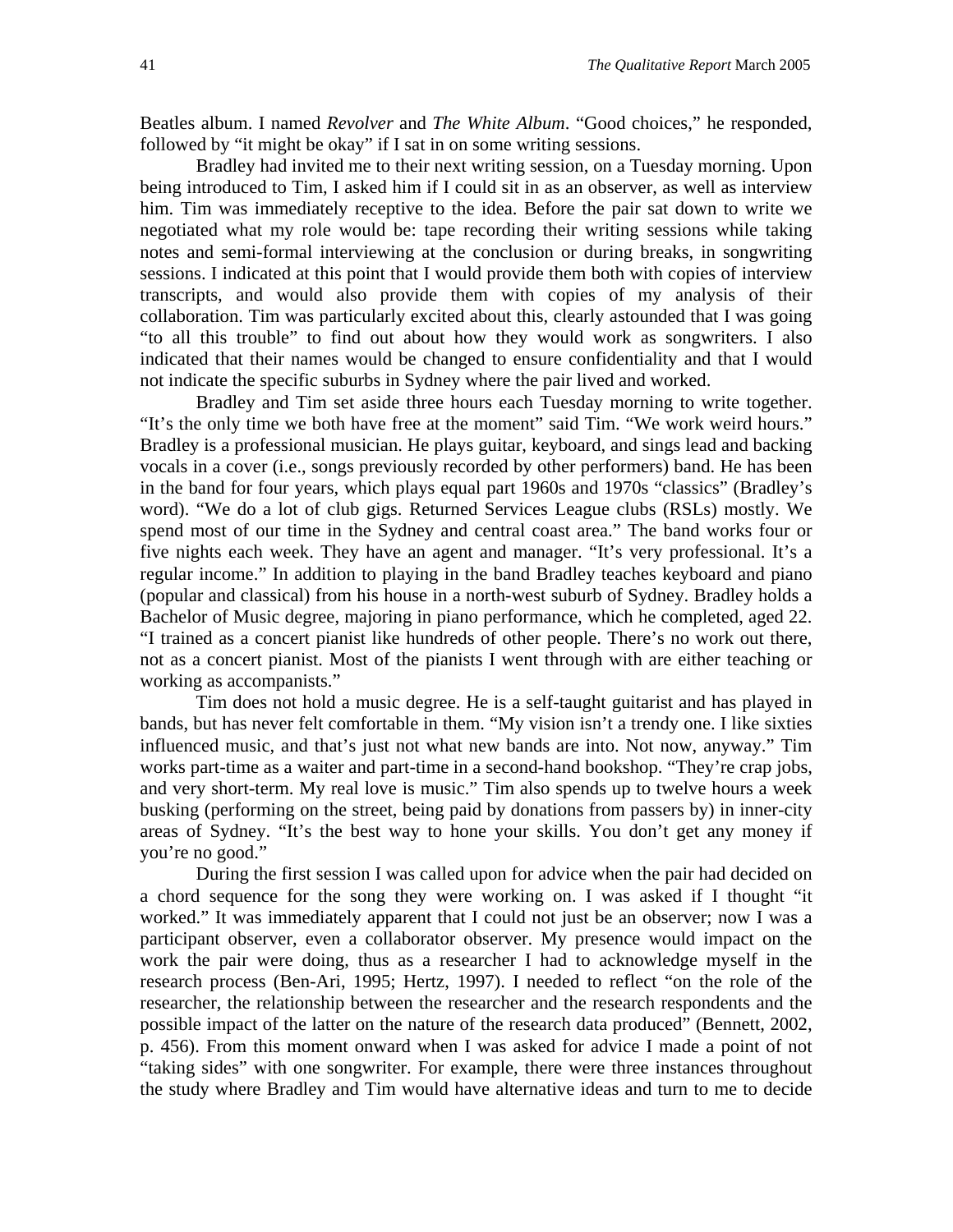which idea was "best." In these instances I indicated that I simply "could not pick between the two" and that both ideas had merit. In doing this I wanted to make it clear to the pair that I was not judging one to have better musical ideas than the other. However, if they wanted feedback on something they had clearly worked on collaboratively, I was happy to provide this. Likewise, if they asked a musical question, such as "I know this tune, where does it come from?" I would answer such questions – if I knew the answer.

This helped to create rapport with the pair, which proved to be important; not only did it create a sense of camaraderie, but as Alasuutari (1995) suggests, it "makes cheating [or lying] on the part of the informants both needless and morally difficult" (p. 56). Throughout the research project I was intensely aware of the tightrope I walked between creating rapport by being "one of the team" in commenting on their work and not contributing to their songwriting process or output.

Although no timeframe for my immersion in the field was discussed, I hoped to remain with the songwriters for an extended period of time, at least a month and possibly as long as a year. The period of observation ended up being three months. In remaining in the field for a long duration I was hoping not only to build up rapport, but do crosscomparisons of observational and interview data (Alasuutari, 1995, p. 56) in the form of interviewing the songwriters separately and together.

Analysis of the data (observations and interviews) was the interpretation of what I had seen and heard. It was a continuous process throughout the study, based on the assumption that "formal analysis and report writing are more efficient when the ethnographer keeps the data organized and writes sections of the ethnography during the fieldwork" (Fetterman, 1989, p. 20). Using Glaser and Strauss's (1967) theoretical sampling, I simultaneously collected and analysed data in line with a constantcomparative method that generated emergent trends in the data, in the form of themes. As the collection and analysis progressed, the themes presented in this article emerged. In particular a core theme emerged – that Bradley and Tim shared common goals and values in their songwriting collaboration. This core theme or core category – is the link to other themes that emerged: namely the pair saw a popular song as consisting of melody, harmony and lyrics; the pair played on the strengths and offset the weaknesses of each other's songwriting skills; both writers valued originality; and they believed songwriting had a mystical element to it. In each of these themes the pair's common goals and values about songwriting emerged. The final theme - conflict led to the demise of the songwriting collaboration - also reflects the central theme in that the pair's common goals and values digressed towards the end of the collaboration, hence its dissolution.

#### **Common Goals and Values**

Bradley and Tim decided to collaborate because they shared common goals and values in songwriting. These were discussed when Tim answered Bradley's advertisement. "We initially talked on the phone" said Tim. "When Bradley realised I was serious he asked me around to his place. You know, to see if it might work." The pair established that they wanted to write a body of work not for their own performance, but to eventually sell to bands or solo performers. "We just wanted to be songwriters" said Bradley. He felt particularly strong about this. "I've only ever been in covers bands. Nobody does originals, not if you want regular club gigs … But over the last couple of years I've started to write, to see if I've got what it takes." Tim also had been writing: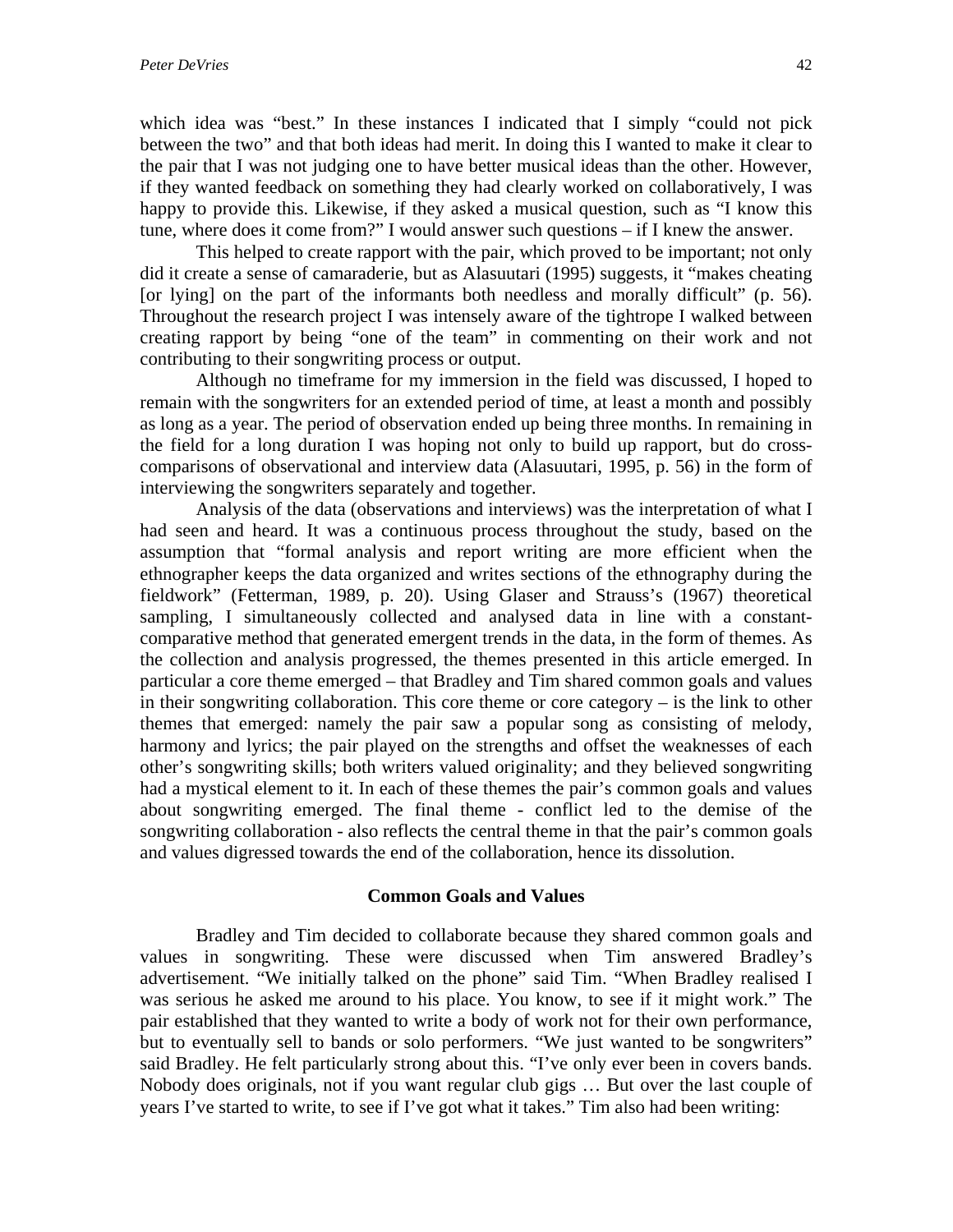I play my own stuff when I busk. Most of its parody, so I'll take known songs and change the lyrics, make them topical, or I'll start playing a song and then change it, so somebody passing by will stop and listen, wondering what they're hearing, you know? But now I want to write more serious stuff, stuff that sells, that other people will want to play.

The pair was vague as to how they would sell their material. "We'll have to look into that" said Bradley. "The important thing is doing the writing."

Apart from this common aim of wanting to write songs that they could sell to other performers, the pair shared common musical values, namely a love of "classic" pop, particularly from the 1960s, and a vast knowledge of the music and performers of this period. Both members had read biographies of popular music luminaries of the 1960s (e.g., Dylan, Hendrix, The Beatles) and owned songbooks containing the music of The Beatles, The Rolling Stones, Dylan, and other songwriters of the period. Popular music was a constant in their respective lives. Both indicated that if they were not performing music they were listening to music. The pair would often bring albums they liked to their writing sessions. In most cases they knew the album being presented to them. When they did not, the person presenting the album would give a lengthy introduction as to why the album should be heard. For example, Tim was particularly fond of Sonic Youth. When Bradley did not respond favourably to the album *Daydream Nation*, describing it as "avant-garde crap" with "non-existing songwriting", Tim presented him with other Sonic Youth albums like *Goo*, "where the songs are more obviously songs." This was one of the few times when the pair did not concur in musical taste. Tim, obviously passionate about Sonic Youth, asked me if I liked their music. As I sat there, thinking how to respond, I noticed Bradley turn to await my answer. I sensed that my answer would place me either in Tim's camp or Bradley's camp. I felt like I was back in third grade – me, the prized possession of two friends at war, out to gain a new friend. "I've got a couple of their albums, but haven't listened to them for ages" I said. "They're not what I'm into these days." I felt very diplomatic, acknowledging I owned the albums (one point for Tim), but that I was not such a fan of their music any more (one point to Bradley). Result: draw. A lucky escape, allowing me to remain the "participant observer" whose participation, ironically, is extremely limited.

The pair used sound recordings as examples in their songwriting sessions, dissecting them for ideas. For example, Bradley played Elvis Costello's "Just Like Candy" to Tim as an example of a brief song introduction, which he felt would improve Tim's song "Dismayed." Bradley said he liked the song Tim had begun writing "but the intro's too mundane. You need to get right into the verse, to the melody, because it's so interesting." Tim's idea for the introduction was strumming the chords of the final eight bars of the chorus. "Listen to Costello" said Bradley, indicating the single reverberating guitar chord that is the introduction to "Just Like Candy." They experimented with the one tonic chord of "Dismayed" (A minor), then an E minor chord, before settling on a simple four note introduction.

Sound recordings played a significant part in the time they spent together, just as Cohen (1991) found with rock musicians in Liverpool, where "music was discussed and listened to at parties, gigs, in pubs, in each other's flats, and wherever else they happened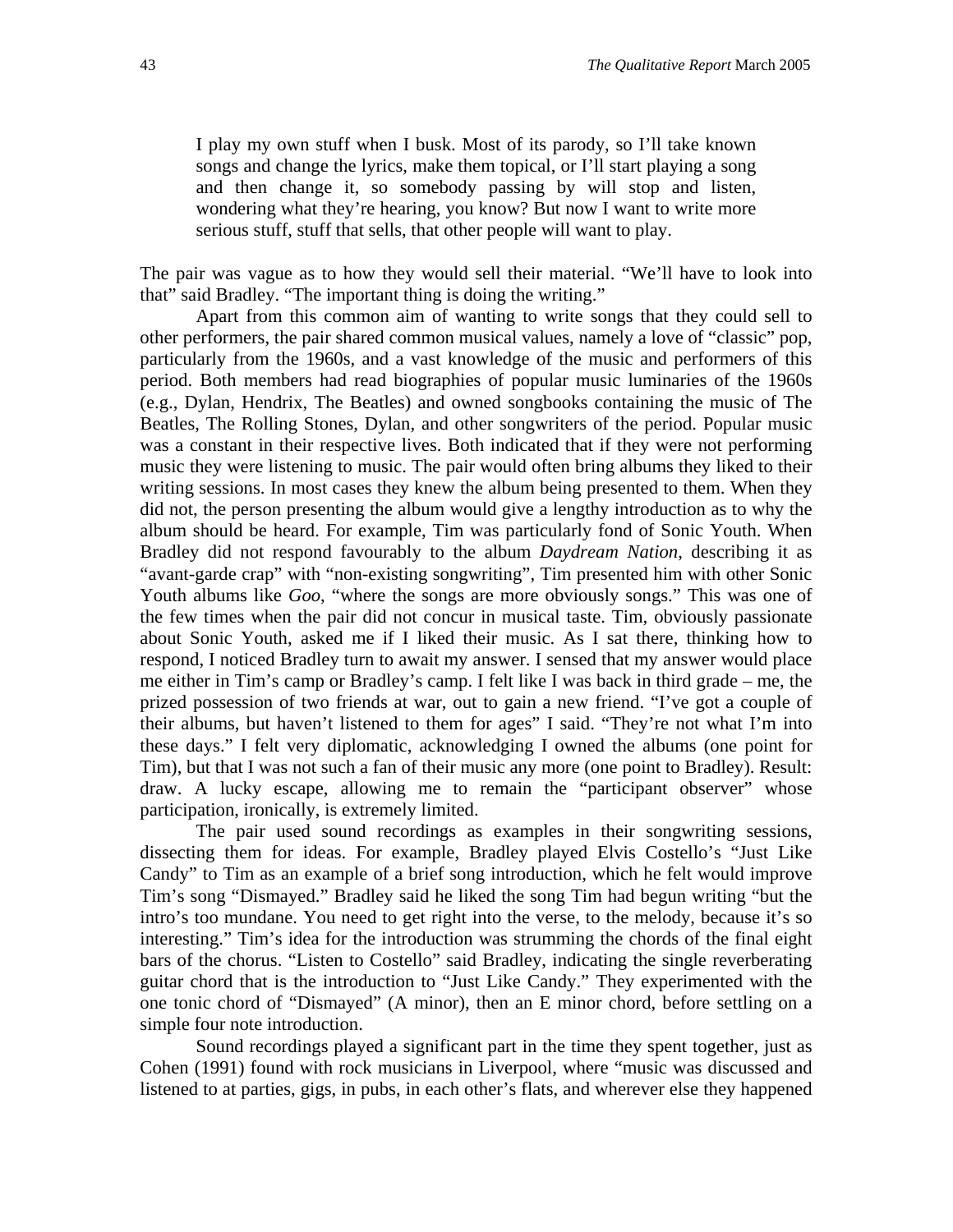to be" (p. 28). I spent an evening with Brad, Tim, and their respective girlfriends. Both girlfriends commented on their partners' need to have music playing at every opportunity. Anne, Tim's girlfriend, said to me, "I bet you're the same, I bet your wife gets sick of you being a muso [musician] and playing music all the time." Tim looked at me. "You're married?" I nodded, realising I had not mentioned this to Tim and Bradley. In fact I had told them very little about myself. "How did you know he was married?" asked Tim. Anne indicated the wedding band on my finger. "Oh, right, didn't notice that" replied Tim. Throughout the dinner Tim plundered his collection of albums, playing songs he thought we might like. When he played a series of songs from the mid-1980s that I associated with first meeting my wife, I nearly told everyone about the good memories the songs had for me. But I did not – I held back, the distanced observer at work again. By the end of the evening I felt lonely, my wife at home, with Tim and Bradley here and their respective girlfriends. We drank some wine, and as the alcohol took effect I began having feelings of guilt; these were genuinely good people and I liked them. Yet here I was, not being me, or at least not being a friend, yet they were treating me as a friend.

#### **Melody, Harmony, and Lyrics**

In analysing the rock'n'roll scene in Austin, Texas, Shank (1994) notes, "While in most bands one or two individuals produce most of the lyrical, harmonic, and melodic content of the songs, almost every band expects each musician to develop her or his instrumental part, to contribute to the arrangements" (p. 141). This implies that the lyrical, harmonic and melodic aspects of a song are the backbone, but it requires other musicians playing a song to bring it to fruition. From the onset of their collaboration, Tim and Bradley saw their songwriting as primarily being about writing lyrics, melody, and harmony. This agreement reflects the core theme, that the pair shared common goals and values. "We want anybody who picks up our songs [sheet music] to be able to sing them and accompany them on piano or guitar" said Bradley. From the onset the pair had decided to notate their compositions. Tim would write down lyrics with chord symbols above them, but did not notate melodies. This form of very basic music literacy was also observed by Shehan Campbell (1995) in her observations of young rock musicians. Tim explained that "I can't write down the tune, I don't have that kind of skill." Bradley, however, did. Tim would sing him a melody, the pair would work on it and then Bradley would notate it. Once a song was notated with lyrics, vocal melody, and harmony, the pair considered the song complete. "For now, anyway" said Bradley. "We can come back to it, but it's down on paper. Eventually we'll make a demo, though. You've got to." He indicated that the demo would be "very basic, with no fancy keyboard sounds or drums, just piano, guitar, and voices. Let the song sell itself."

McIntyre (2001) suggests "a songwriter can be seen as the person who instigates the creative work known as a song" (p. 100). Both Cohen (1993) and Green (2001) have observed that songwriting in bands is not restricted to one or two writers, but is an act where all members of a band contribute, even if "one or two main songwriters … come to the rehearsal with ideas … [that are] embellished to varying degrees by other band members" (Green, p. 80). This is something that Keith Richards of The Rolling Stones encourages band members to do with the material written by himself and Mick Jagger: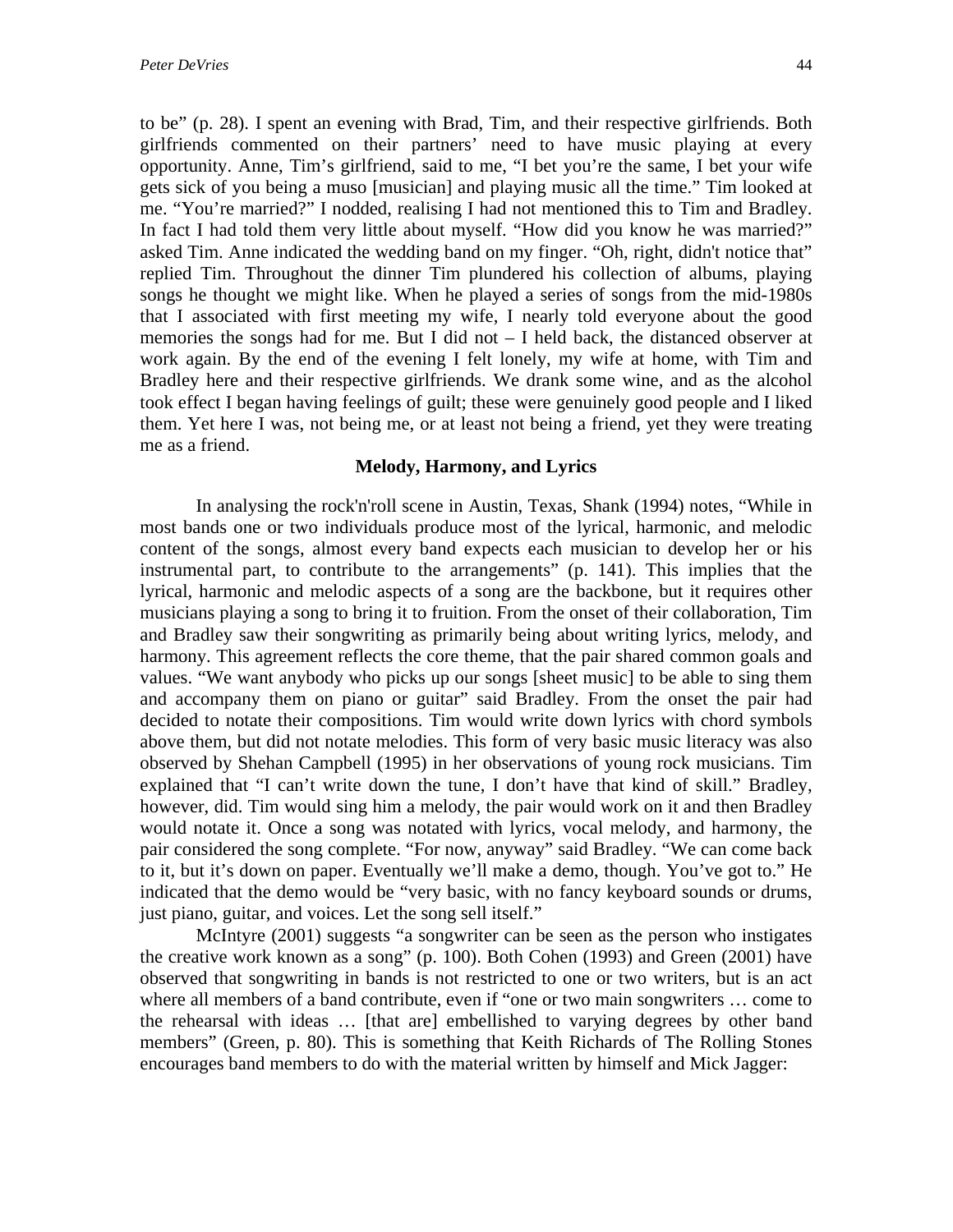I just go in there with a germ of an idea, the smaller the germ the better, and give it to them, feed it to them, and see what happens. Then it comes out as a Rolling Stones record instead of me telling everybody what I want them to play. (Dalton, 1980, p. 99)

I mentioned this quote to Tim and Bradley. "We're not the Stones" said Tim. "We're after something more, I don't know, structured I guess. Something where you don't have to rely on a bunch of people. It's just us. We're keeping it basic." I asked him if he had a preferred way their songs should be performed. "The style you mean?" he asked. "The style" I replied, "the instrumentation, the speed the song is performed at." Bradley said

That doesn't matter. For us it's all about the essence of a good song and that's a strong melody, lyrics which make you think, and some chords that work, that maybe are a little daring. After that it's up to the performers to work with the song, to build on it. If those things that we've written are strong, the song will always be recognisable as ours, it'll have our signature on it. Like Lennon and McCartney's stuff. No matter who sings "Yesterday" you'll always know it's theirs because of the actual song.

Bradley then asked me about the reading I had done about the Beatles' songwriting: "So how do we compare with Lennon and McCartney? Are we up there with them?" What could I say? I was reading about famous songwriting partnerships to see if the Tim and Bradley collaboration shared any characteristics with those collaborations. But I was not "judging" their output. "I'm looking at the way you guys work" I said. "And I love what you're writing." Bradley paused. I half expected him to say, "You haven't answered my question." But he did not fortunately. What he did indicate was that he would like me to lend him some of the books I was reading about songwriting so that he could understand how "the greats" worked. I immediately agreed to do this because I felt I was finally able to give something back to the pair for letting me observe their collaboration.

Tim and Bradley viewed themselves as songwriters and thus had a clear idea about what comprises a song. They perpetuated the:

continuing assumption amongst many musicians that there is a difference between writing a song and aiding in the arrangement, performance, and recording of that song … [although] recognising the multiplicity of ways a song may come into existence, [they] insist on these prevailing assumptions. (McIntyre, 2001, p. 108)

It should be noted that when the collaboration ended, Tim told me that he was thinking about doing a sound engineering course "so I know how to record and produce stuff." I asked him if he was referring to the songs he and Bradley had written. "Sure" he said, "I want to be able to control how the songs sound when they're recorded. The arrangements, you know, like Brian Wilson did with the Beach Boys' stuff." In wanting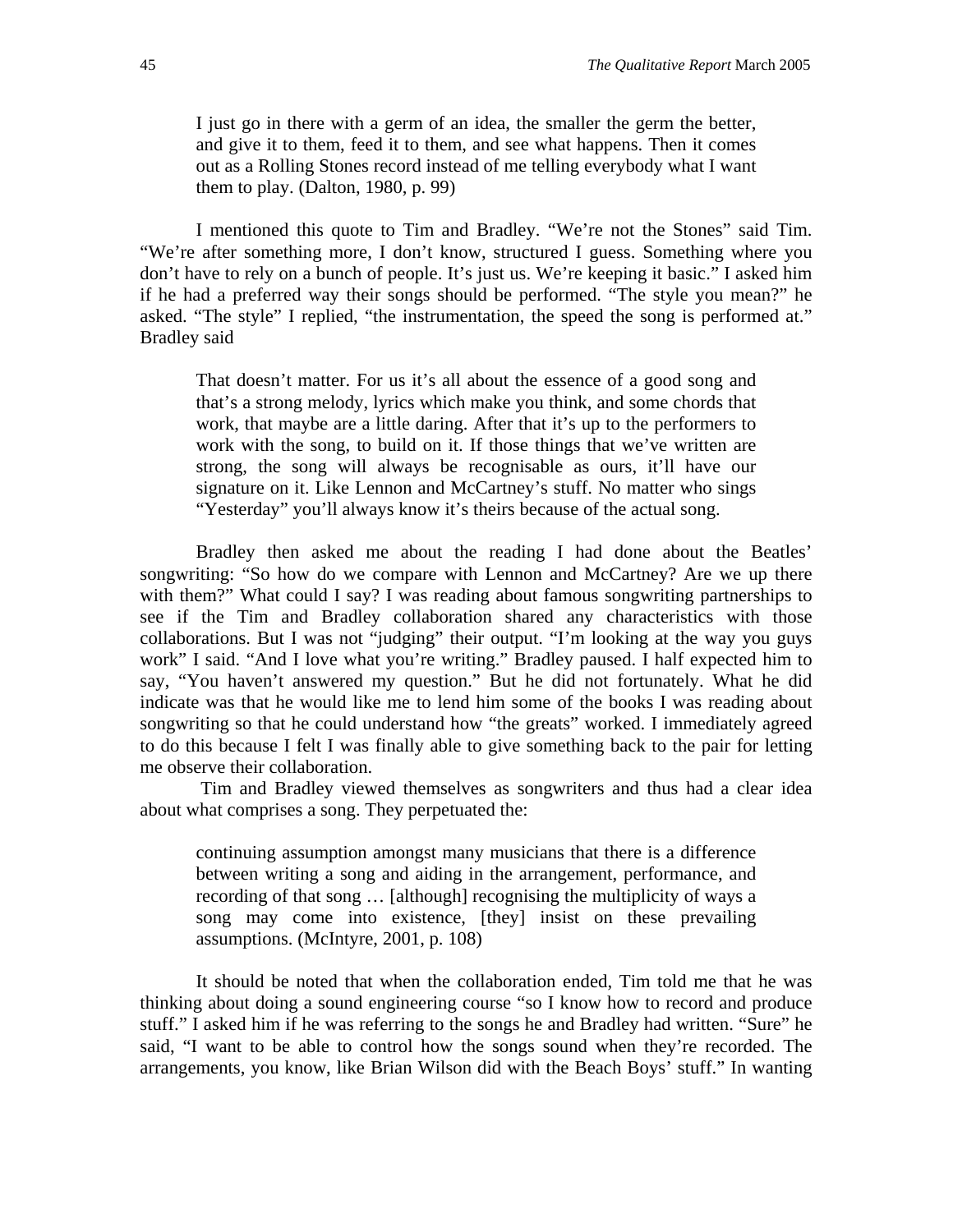to do this Tim was acknowledging that he now saw a song as being more than just melody, lyrics, and harmony.

#### **Playing on the Strengths and Offsetting the Weaknesses of Co-writers**

As the collaboration progressed Tim and Bradley got to know each other's strengths and weaknesses in songwriting. Acknowledgement of these traits allowed the pair to focus on their shared goals and values in the songwriting collaboration. "That's the best part of working with someone else" said Tim. "Brad can do stuff to a song that I'm not so good at, and vice versa. It really works." Such an approach is acknowledged by established songwriters. For example, Madonna writes melodies and lyrics, and her co-writer, Pat Leonard, will "figure the rest out" (Zollo, 1997, p. 617). She says of this:

In my very retarded fashion I will sing it [the melody] to him. Or hum the melody line to him, and he will put it into a chord progression and we'll come up with the song that way. (p. 617)

The Burt Bacharach and Hal David partnership is more formalised, with David writing the lyrics and Bacharach the music. Bacharach says, "He [Hal David] always knew how to put the words in the right place. It's great when you have a lyric writer like that" (Zollo, p. 202).

Bradley and Tim had both written original songs in the past, but neither felt their material was exceptional. "I think some of my stuff had potential, but it needed someone else to make it better, to make it something" said Tim. Bradley held a similar sentiment: "I really struggle with lyrics, I'm just not good with words … but Tim is great with words, he's really improved some of the material I've come up with." A case in point was a song that Bradley brought to one of their writing sessions, titled "It's Over." He was dissatisfied with the lyrics he had written to date:

*Phone is ringing/got a feeling/something's happened/it's over. Left me speechless/eyes are tearful/heard the news now/it's over. They say that he was speeding/maybe even stoned/he turned that fatal corner/now it's over.* 

Tim said he liked the melody and the harmony, but agreed that the lyrics "just aren't working." He asked Bradley if he could take them away and "come up with something" for the next writing session. In discussing these three elements of music Tim was confirming an earlier theme that emerged, that he saw a popular song as consisting of melody, harmony and lyrics.

The following week he presented a rewrite:

*She picks the phone up/fingers tingling/something's happened/it's over. Voiceless angel/puts the phone down/her man's gone now/ it's over. She can't believe it's happened/her one and only love/dead at twentyone/now it's over.*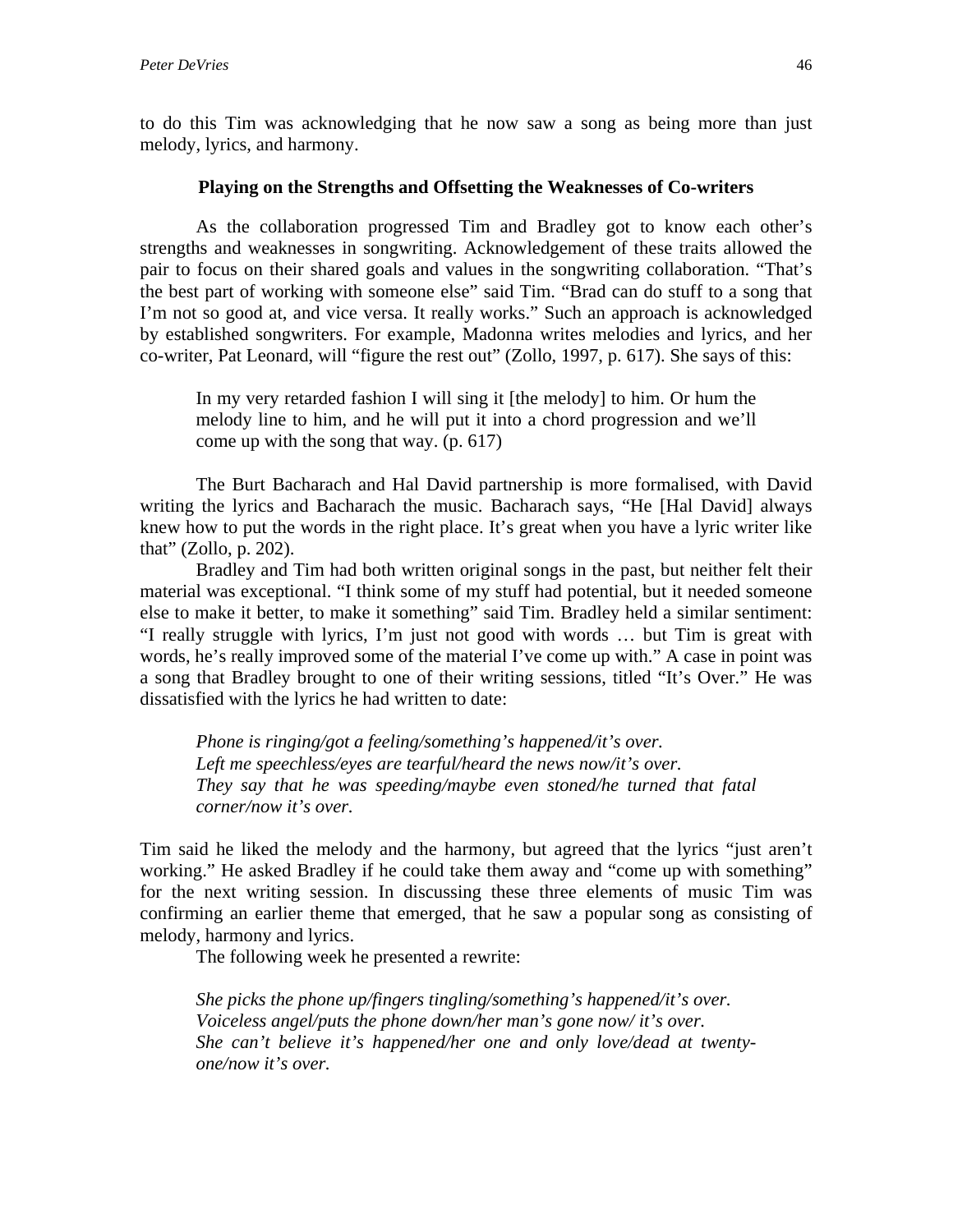Bradley was immediately receptive to the changes, indicating the lyrics gave a "better picture" to the listener. Tim asked if Bradley minded the change to a female perspective. "No, I like it. But what about how her boyfriend died?" Tim suggested they leave that for future verses, "to keep the listener listening. I like songs where not too much is given away up front. It keeps you guessing." Bradley nodded, indicating again that he was very happy with Tim's changes.

When the pair started writing "from scratch", they would often jam, throwing ideas at one another, singing over a chord sequence, or just humming over a chord sequence. During the second time I observed the pair writing Bradley invited me to jam with them. "I'll pass" I said, "I'll just watch you guys go at it." Bradley smiled, "Afraid we'll show you up?" I nodded: "Got it in one." This was a lucky save; I did not want to be part of their music-making process, particularly at this early stage of their collaboration, as I suspected my involvement would cloud the collaboration between Tim and Bradley. It was often at this stage of jamming that Bradley's strength in developing harmonic sequences emerged, an area where Tim admitted "I'm really weak in." For example, Tim was very excited about a simple four bar chord sequence of E minor, C major, A minor7, and B major. He started improvising a melody on top of the sequence, which he repeated four times. Bradley said the melody was okay, but the chord sequence was unoriginal and too basic. He changed the C major chord to a C major7 chord and instead of repeating the sequence four times, repeated it twice and added four new bars (A minor, G major, F major7, and B minor), before returning to the initial four bar sequence. Bradley effortlessly made these changes in just over a minute, leaving Tim in awe. "I could never do that" he said. "You know so much about harmony, what works, how to make it more interesting."

Collaboration in songwriting can lead to a superior song which could not have been written without all those parties involved. Peter Buck, of REM, says, "All of us can write songs on our own. But having the four of us all do it has really made the difference" (Zollo, 1997, p. 638). Keith Richards says that 'sometimes I might record the odd song alone', but it only really comes 'together' when he collaborates with Mick Jagger (Dalton, 1980, p. 98). Midway through their collaboration, having completed six songs together, Tim and Bradley shared similar sentiments. "What we've written together is far better than what we did alone" said Tim. "It's all about coming to terms with the parts of your songwriting that aren't strong and letting the other person strengthen them, make them better."

#### **Originality**

When Tim played the aforementioned chord sequence of E minor, C major, A minor7, and B major, Bradley's initial reaction was a shaking of the head, followed by "Leonard Cohen could sue you for that." He indicated the chord sequence was from Cohen's "Famous Blue Raincoat", which he proceeded to play and sing. "It is too" said Tim, who went red. "I didn't realise … how lame of me." Bradley then went on to change the chord sequence, adding some "originality."

Both Tim and Bradley valued originality in their songwriting, thus reflecting the core theme of the pair sharing common values and goals in their songwriting. This is not unusual in popular music, with Frith (1992) writing, "Young rock bands and musicians put the highest value on originality and self-expression, on music as a means of defining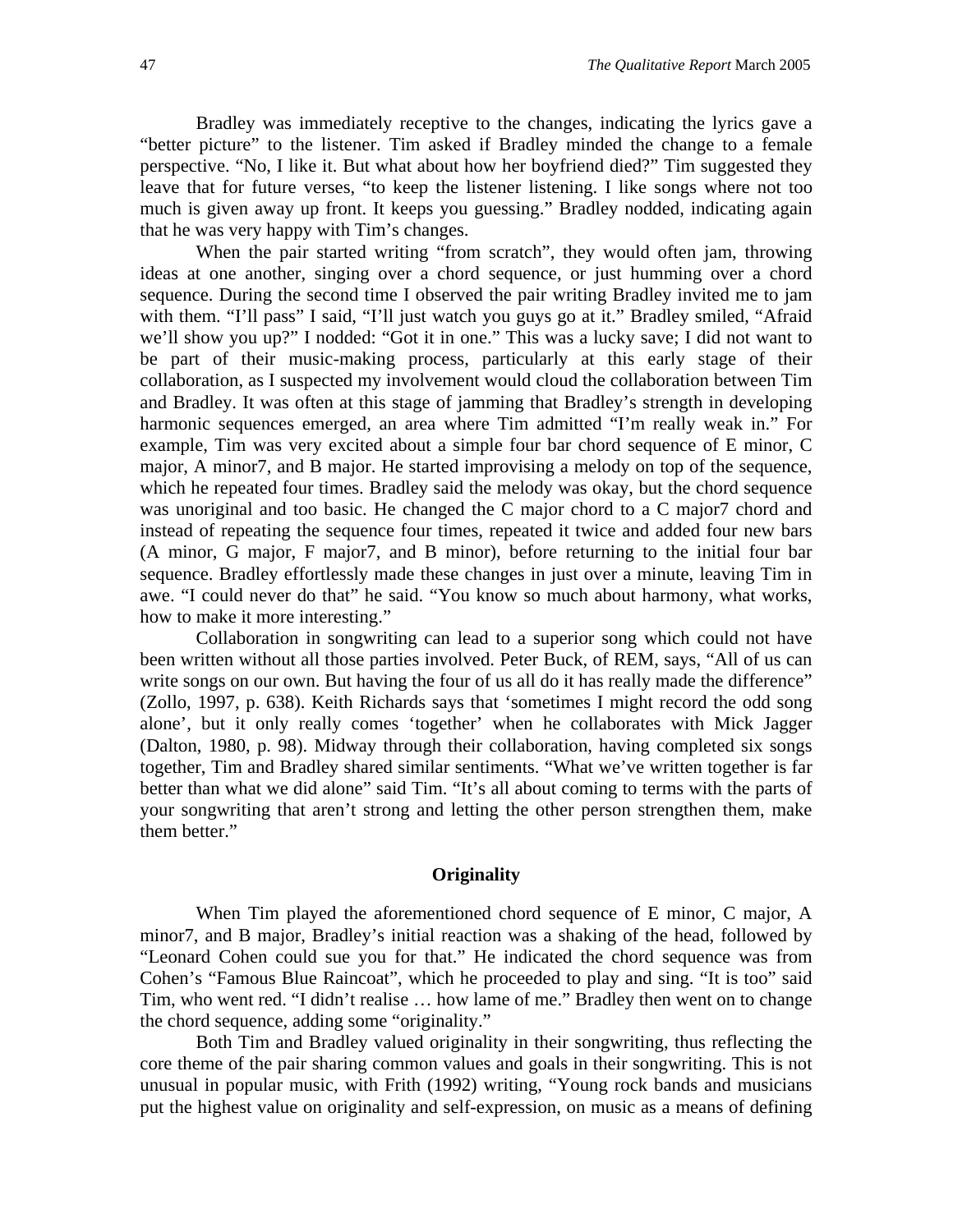one's individual identity" (p. 174). Established songwriters too strive for originality, as Hal David indicates

The way I write and the way Burt writes is to try and find something that is a little original, and not follow the pack. There's no fun in following the pack. And still you want to write songs that people like and you like. (Zollo, 1997, p. 211)

Bradley described writing "popular" music that was also original as being challenging:

It's about providing a new twist, maybe a change that's unexpected but still works, you know, without alienating the listener. Kind of like what Radiohead did on *OK Computer*. You know, that was kind of prog rock, Pink Floydy, but they made it their own, they put their own stamp on the music. And people loved it.

Tim provided a similar example when he played an Elliot Smith album to Bradley, who had never listened to his music before. "You hear it and it sounds kind of Beatlesque" explained Tim, "but in a good way. Not like Oasis. You hear a song of theirs and you know they've ripped it off from a couple of Beatles' songs, they've taken whole chunks of Beatles' songs. That's lame." I acted as devil's advocate, asking, "But what about sampling in rap?" They both laughed. Bradley responded: "Rap's not about real songs, rap's about rhyming, not music, not original music." Tim nodded in agreement. I was tempted to continue the argument, stressing the importance of rhythm in rap, and the original use of rhyme and vocal delivery in much rap. Yet I did not speak, for fear that I might somehow influence their musical beliefs and thus change the dynamic of their collaboration.

#### **Mystique**

Lilliestram (1996) points to "the mythical and mystical conceptions" of popular music composition, whereby musicians "cannot or do not want to talk about" why they might use one particular chord sequence and not another or why the melody turned out the way it did (p. 209). This is clearly illustrated in Zollo's *Songwriters on Songwriting* (1997), where a number of famous songwriters (e.g., Madonna, Burt Bacharach, REM) are interviewed about the songwriting process, yet often see it as something magical or mystical that simply happens. For example, Peter Buck of REM says: "There's a huge amount of songs that are totally unplanned. We don't know where they are or where they come from. It's just being in the room there all together helps it occur" (Zollo, 1997, p. 639).

Whenever Tim and Bradley suffered writer's block, Bradley would say they should relax and "not try too hard." Early on in the collaboration Tim looked to me for inspiration. "Help us out here, give us a tune, give us a riff." I shrugged, indicating I was "dry". Dry or not, I decided, again, not to contribute to their musical collaboration, for fear of contaminating their collaboration. Instead, I suggested they go for a walk. "It works for me, gets you breathing, then all of a sudden the ideas come."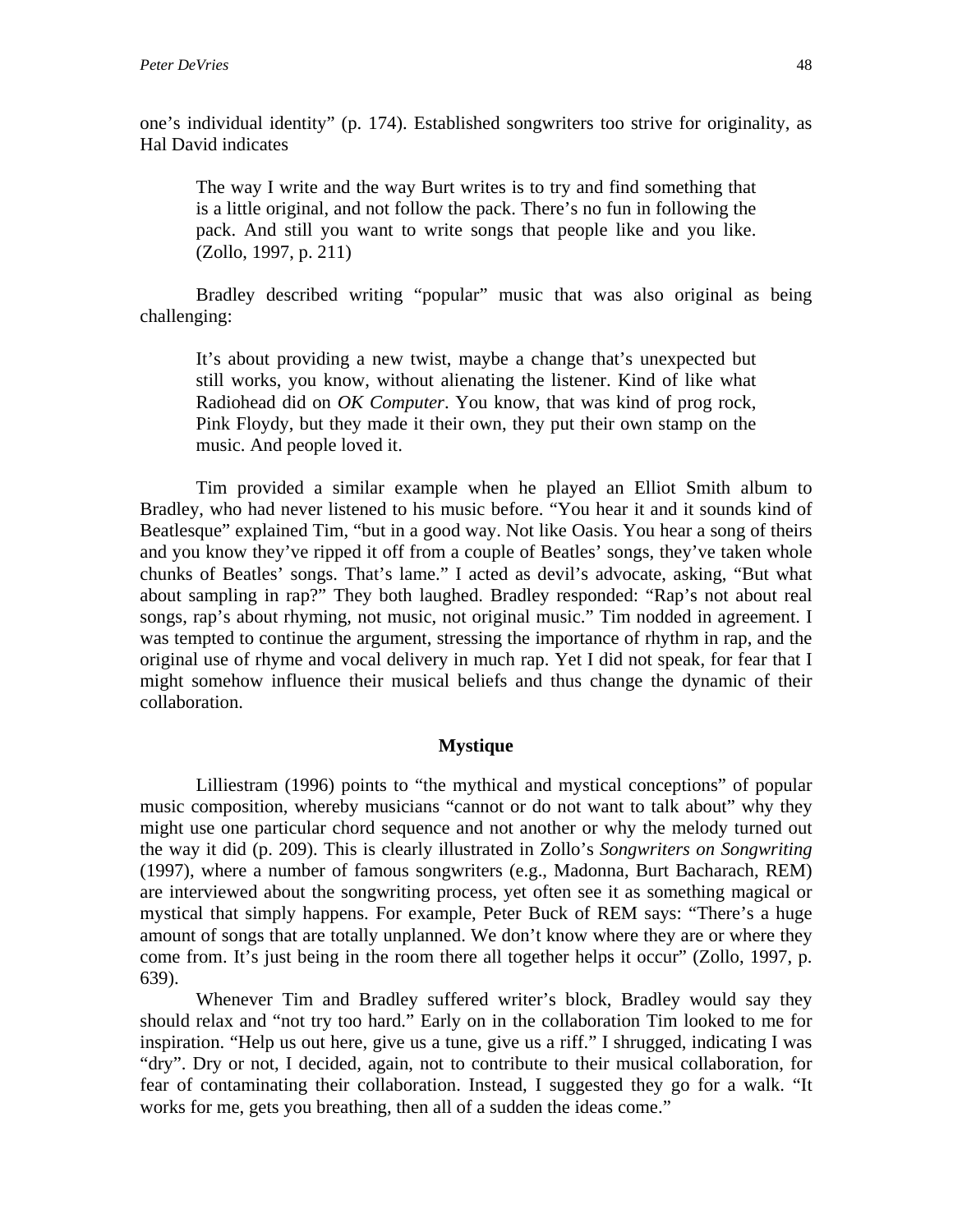They did not go walking. Rather, at such moments of writer's block the pair would often put an album on or talk about something other than the song they were working on. After such intervention they generally returned to the songwriting and ideas flowed. "You can't explain it" said Bradley, "It's just something that happens, the music comes out. Who knows where it comes from?" In these situations the pair chipped away at the song they were working on, generally not finishing a song in a single writing session. However, there was one session when the pair wrote an entire song in an hour, titled "She Covers Me with Love." Both agreed it was the best song they had written together. Ecstatic when they had finished it, Tim said, "Can you believe the way it just came out like that? I have never experienced anything like that before, it's … it's …" He could not finish the sentence. Brad nodded in agreement, the pair sharing another belief about the songwriting process.

### **Conflict**

Despite the apparent success of their songwriting collaboration, there was conflict. By this time the pair did not share common goals and values, the core theme which had defined the collaboration. The collaboration ended after three months when Bradley departed on a two month tour of South East Asia with his band. Tim wanted to continue the collaboration when Bradley returned. Bradley would not commit to this. In a one-on-one interview he indicated that "the partnership's run its course, there's not too much more we can do together. It feels like we've come full circle." After a significant amount of further questioning Bradley finally opened up further, indicating "I hate saying it, but Tim, despite his good points, just isn't professional. I mean I'm a professional muso and I was hoping to be a professional songwriter, or at least become one, but he just hasn't got that." I asked him what he meant by professional. "He's not got formal music training, he can't notate music properly, he doesn't earn a living from music." This was the first time Bradley had voiced these reservations. Previously, the pair had offset their respective weaknesses in songwriting through the strengths of the other. I reminded Bradley of Tim's musical contributions and his constant punctuality at writing sessions. "I know, don't get me wrong, it's been good for this period of time, but long-term I don't think it'd work. Maybe that's just me, I'm a musical snob or something, but it's the way I feel." I wanted to say more, to remind Bradley of Tim's contributions. I wanted him to change his mind, to continue the collaboration because I felt the music they had written was very good. I had to decide on the spot, do I leave my role as researcher and say what's on my mind or simply leave it? Bradley made up my mind for me, by saying, "Look, it's finished, there's nothing you or Tim can say to change my mind. My mind's made up."

So I asked Bradley if he felt the collaboration had been collegial, where authors share work as colleagues, or more of a mentoring relationship where a senior author mentors a junior author, (Hart, 2000):

I guess more of a mentoring thing, what with me being older and a pro, though sometimes it was equal, particularly when he fixed up my lyrics. But that's just lyrics. Musically I felt it was more my contributions and he benefited from me.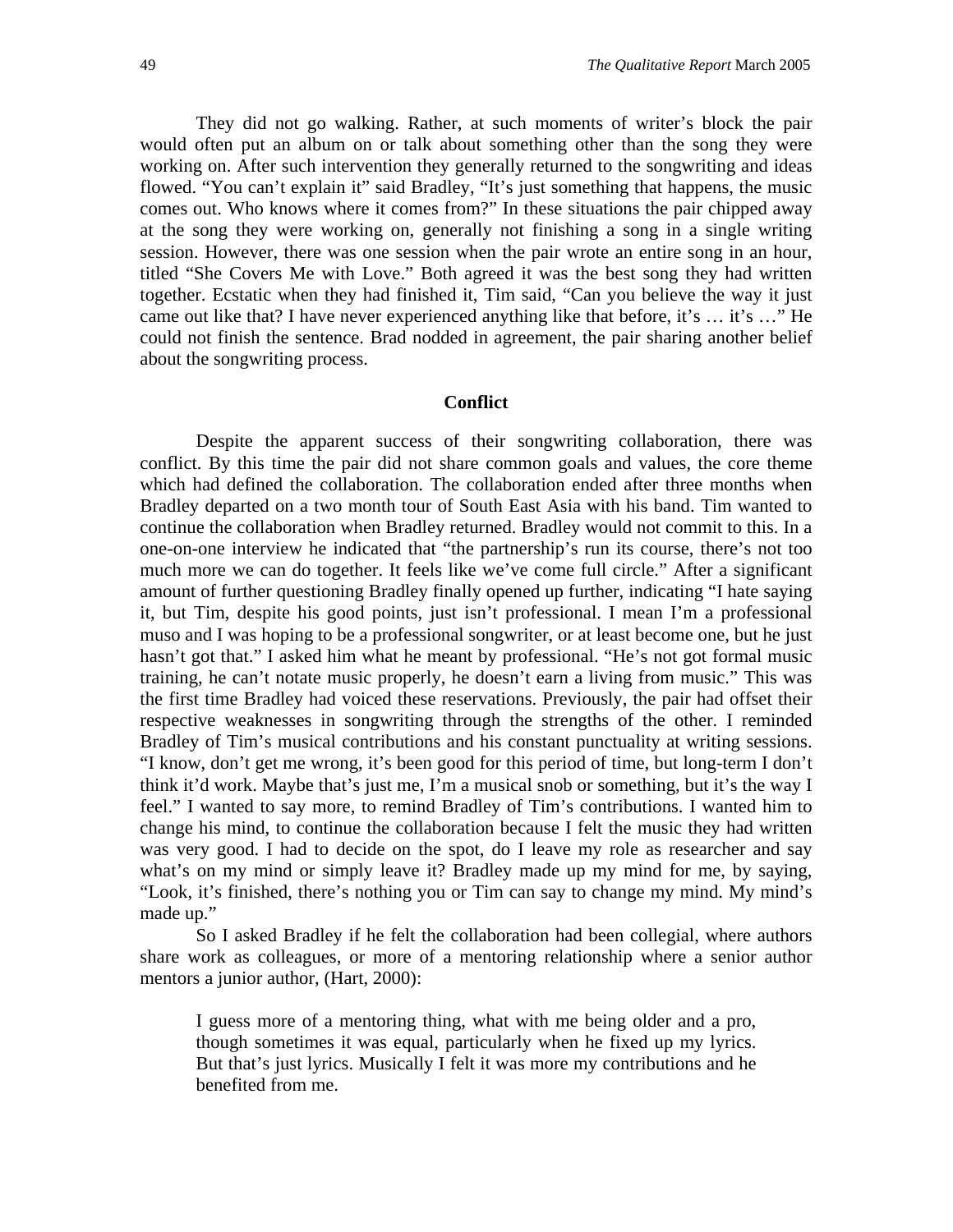I asked Tim how he viewed the collaboration. "Definitely the first, the collegial. I really felt like we were equals."

Two days later I received a telephone call from Tim. He had spoken to Bradley on the telephone, indicating Bradley had told him he did not want to continue their partnership once he returned from overseas. "He was really abrupt with me" said Tim. "I guess maybe we didn't get along as well as I thought we did." This comment resulted in my going back over the recordings I had made of their writing sessions, looking for possible hints of conflict in the relationship. What emerged were little comments made by Bradley on occasion, particularly when Tim was vague in describing what he wanted musically. For example, when Bradley played a chord sequence on piano he asked Tim if he liked it. "It's not mellow enough" Tim responded. Bradley asked for clarification. "It's just not mellow enough" said Tim. "You know?" Bradley, somewhat abruptly, said he did not know what he meant. Ten minutes later Bradley had significantly changed the sequence. "That's it!" said Tim. Bradley nodded: "It's amazing what a couple of major ninths can do." Like other musicians who played by ear, Tim did not use traditional music terminology, but more personal terms (Lilliestram, 1996, p. 200). Bradley reacted against this, albeit in a non-confrontational way.

#### **Conclusion**

The end of the collaboration came as a surprise to me. Watching the pair working over three months I was taken by their commitment and the quality of the songs they had written. Although only nine songs were written in this period, Tim and Bradley constantly revisited them, seeking to improve them. When Bradley announced that the partnership would not continue I wanted to say, "But listen to the songs, they're great!" I particularly felt for Tim, who obviously had invested a lot of himself in the partnership and wanted to continue the collaboration. Yet as researcher I held back, not expressing my personal views. This had become increasingly difficult as I had gotten to know the pair, both during the writing sessions and on more social occasions such as dining out. I enjoyed the way they asked me for my opinion when songs were completed, even though I made a conscious effort not to give too much input, as I wanted them making the musical decisions. That is, I did not want any musical input from me to impact on their collaboration. However, I did want to create rapport. This occurred through interactions with the pair; with them inviting me to participate or talk about what they were doing. However, I tended to hold back, rarely talking about anything except their songwriting. Yet Bradley and Tim let me into their world and treated me as a friend. This realisation led me to question my role as researcher.

Could I be a "researcher" and a "friend"? Possibly, but in this case I had entered "the field" with the intention of not participating, at least in a musical way. As a result a true friendship did not develop. Leading on from this was the feeling that I was not giving anything back to Bradley and Tim, with the exception of lending Bradley books about songwriting. Of course I could have given something in return if I had contributed, when invited, to comment critically on their songwriting, or even getting involved with the actual songwriting. Thinking back, I would like to do the study all over again, but involve myself as much as the pair wants to involve me. This time I think I would like to be one of the musicians, one of the writers. But with this particular study it is too late.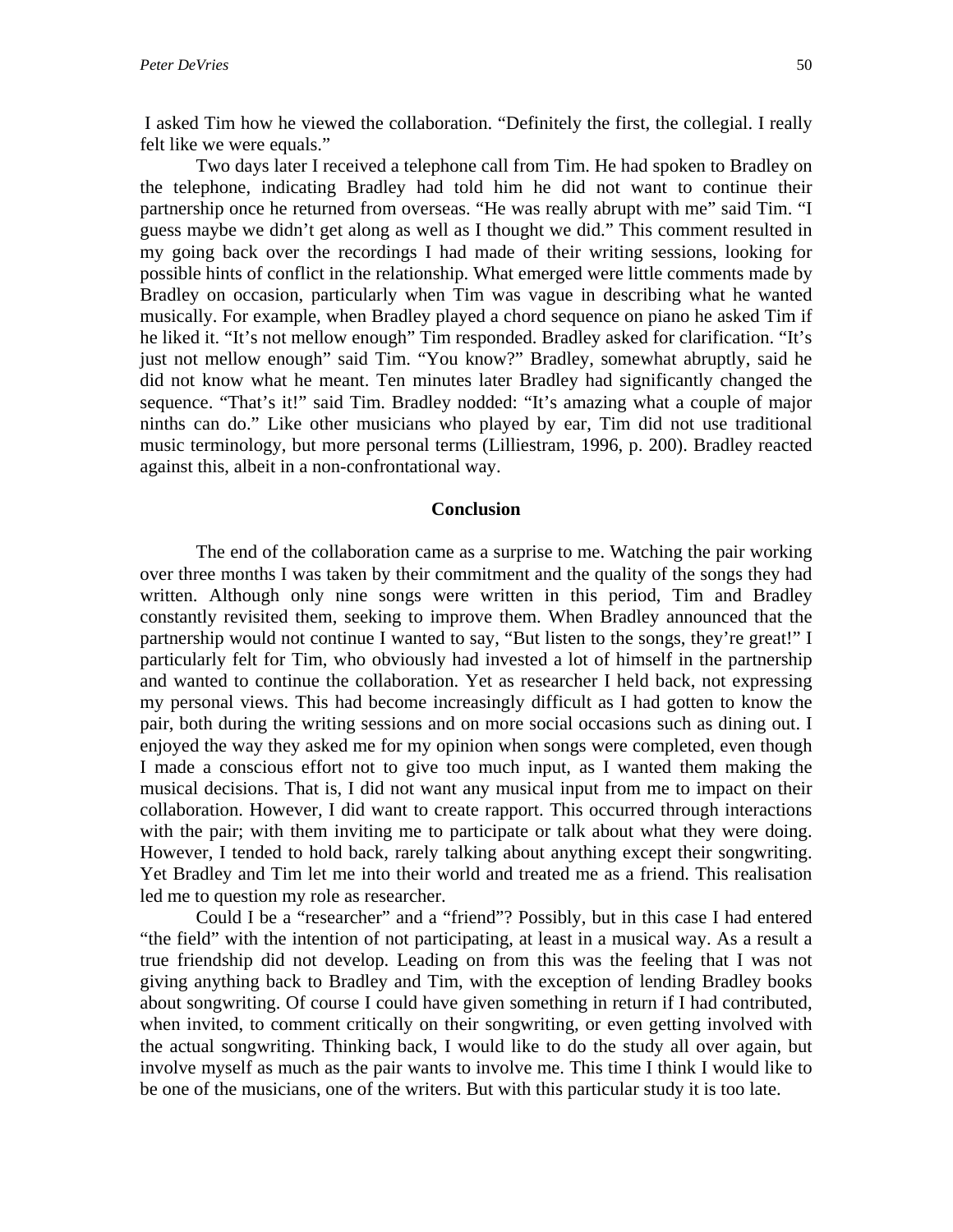With Bradley and Tim I made my "moral choice" (Tedlock, 2000, p. 455) in interacting with them in a somewhat distanced manner, in an effort to remain "objective". I have experienced first-hand "the oxymoron [that] participant observation implies simultaneous emotional involvement and objective detachment. Ethnographers attempted to be both engaged participants and coolly dispassionate observers of the lives of others" (Tedlock, p. 465). It just does not "sit" right, at least in a closed situation like the one I found myself in, working with just two people who were engaged in a singular activity. Ultimately, I see this impossible situation as the greatest limitation of the study. Ellis  $\&$ Bochner (2000, p. 750) suggest that "the truth is that we can never capture experience ... [with my narrative being] one selective story about what happened written from a particular point of view for a particular purpose." My purpose was to examine a new songwriting collaboration from a distance. This was not possible. However, my selective story has indicated that the collaboration did occur, and was initially fruitful, because Bradley and Tim shared common goals and beliefs about songwriting. Therefore they were compatible writing partners, despite the differences in their age and musical experience. This core theme or category emerged as analysis of observations and interviews occurred. As is the case in grounded theory, this core category generated a number of sub-categories – or sub-themes – that related to the core category. That is, the pair clearly shared common beliefs about particular aspects of the songwriting process, which they were engaged in, namely: they saw a popular song as consisting of melody, harmony, and lyrics; they played on the strengths and offset the weaknesses of each other's songwriting skills; both writers valued originality; and they believed songwriting had a mystical element to it. Each of these sub-themes reflected core aspects in their ongoing *practice* as songwriters collaborating. The final theme, conflict resulted in the demise of the collaboration, confirmed the core theme in that when the pair's common goals and values were no longer in tandem the collaboration ended.

I had expected that the study would reveal the relationship between "musicmaking activities and the micro-social spaces in which such activities take place" (Bennett, 2000, p. 167), as this was one of two prominent issues that Bennett suggested emerge from ethnographic studies of local music-making. That is, I expected the geographical location where Bradley and Tim lived and worked – Sydney – and their socio-economic status to impact on their songwriting. The pair, however, did not make specific reference to their living and working in Sydney and how this impacted on their songwriting. In fact, looking back at interview transcripts and observational records, there is little that even suggests the pair was working in an Australian context. This perhaps can be explained because the pair was not making music for a local audience. Rather, they were writing songs that they hoped to sell. They did not specify if they were targeting a local or international audience. Bennett's (2000) ethnographic work, and works by Cohen (1991) and Finnegan (1989), focus on communities of musicians who play in order to perform to local audiences. Bradley and Tim were not doing this. In addition, there were only two of them involved in the process of songwriting, as opposed to larger groups of people being involved in music-making in the work of Bennett, Cohen (1991), and Finnegan.

Middleton (1990) has pointed to the neglect of scholarship examining with older age groups in relation to popular music. This study presented two age groups, one older and one younger, working together in a popular music context; Tim in his early twenties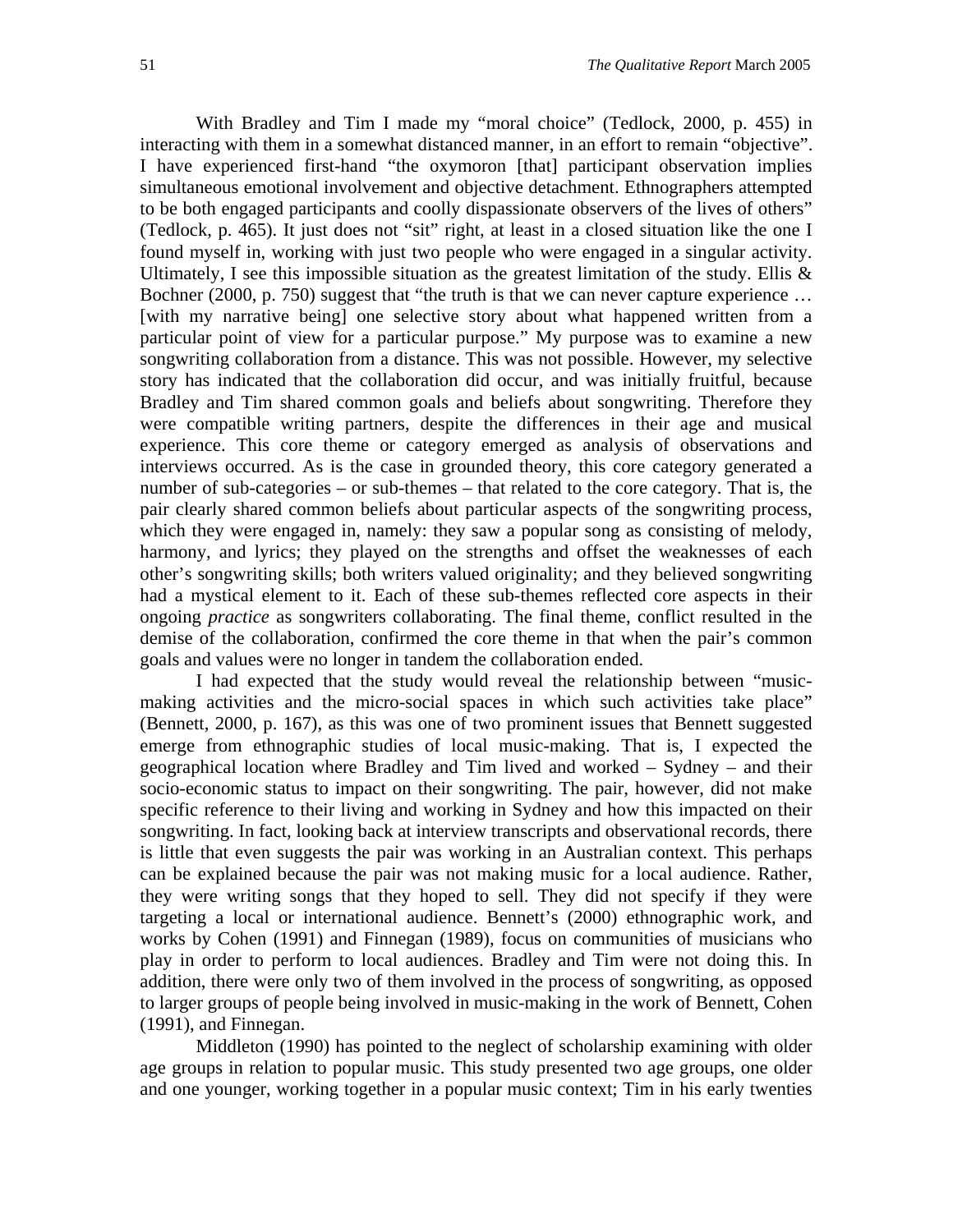and Bradley nearing forty. Although the age difference was not mentioned by Tim and Bradley, it ultimately impacted on the demise of the partnership. Bradley's age meant he spent fifteen years as a professional musician. The more youthful Tim did not have such experience, which Bradley ultimately viewed as being detrimental to their partnership. Despite sharing common goals and values in their songwriting, Tim and Bradley's case suggests that this is not enough to sustain a writing partnership. Ultimately partners need to respect each other and work in a collegial way to sustain such a partnership. With the partnership at an end, Tim and Bradley went through the process of copyrighting their material. Tim has been performing the songs when busking and hopes to cut a "cheap, raw CD" of the songs to sell when he busks. Meanwhile Bradley has presented "She Covers Me With Love" to his band, who "really like the song" and might even perform it in one of their sets.

#### **Postscript**

That was over a year ago. I subsequently tried contacting Tim, wanting to ask him about my role in the rise and fall of the songwriting collaboration. This was something I had not asked either Bradley or Tim throughout our interviews. I had simply assumed that I had little to no impact, that I was invisible, or at best semi-visible. Tim's telephone has been disconnected. He no longer works at the coffee shop or bookshop he had been working at a year ago. I could not contact him. I had more success with Bradley. My first question: "What impact did I have on you two disbanding?" Pause. "None, you just helped me realise what I already knew." *I helped? But I had not said a thing!* "I didn't say that, did I?" (putting words in Bradley's mouth - a big no-no when interviewing, but still, I have to know). Pause. "I guess you didn't … I guess it was my decision. What I mean is, that, like, you were there, that helped me see things."

#### **References**

- Alasuutari, P. (1995). *Researching culture: Qualitative method and cultural studies.* London: Sage.
- Ben-Ari, E. (1995). On acknowledgments in ethnographies. In J. Van Maanen (Ed.), *Representation in ethnography* (pp. 130-164). Thousand Oaks, CA: Sage.
- Bennett, A. (2000). *Popular music and youth culture: Music, identity, and place.* London: Macmillan.
- Bennett, A. (2002). Researching youth culture and popular music: A methodological critique. *British Journal of Sociology*, *53*(3), 451-466.
- Cohen, S. (1991). *Rock culture in Liverpool: Popular music in the making.* Oxford, UK: Clarendon.
- Cohen, S. (1993). Ethnography and popular music studies. *Popular Music*, *19*(2), 123- 128.
- Dalton, D. (1980). *Rolling Stones in their own words.* London: Omnibus.
- Ellis, C., & Bochner, A. P. (2000). Autoethnography, personal narrative, reflexivity: Researcher as subject. In N. K. Denzin & Y. S. Lincoln (Eds.), *Handbook of qualitative research* (2<sup>nd</sup> ed., pp. 733-768). Thousand Oaks, CA: Sage.
- Fetterman, D. (1989). *Ethnography: Step by step.* London: Sage.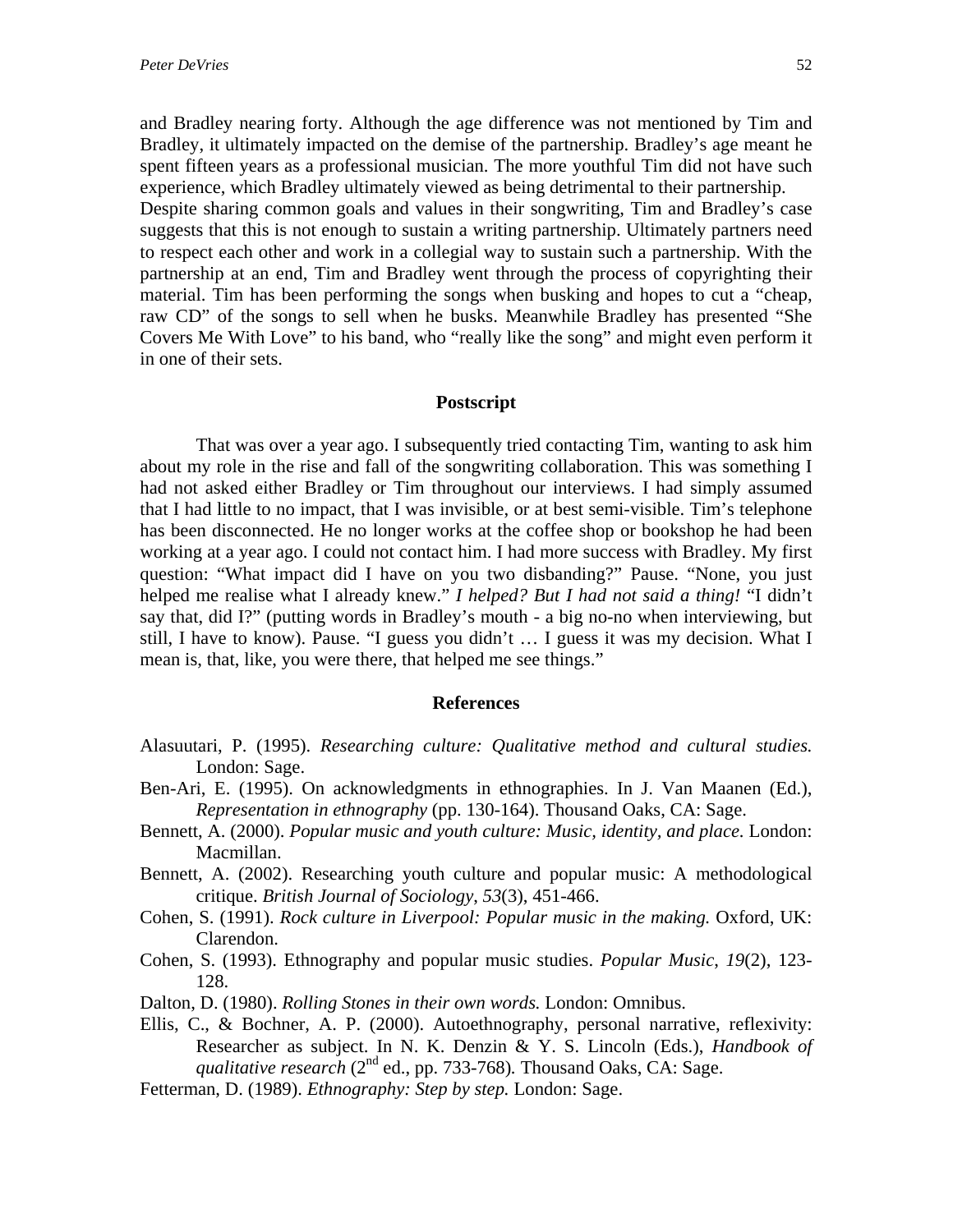- Finnegan, R. (1989). *The hidden musicians: Music making in an English town.* New York: Cambridge University Press.
- Frith, S. (1992). The cultural study of popular music. In L. Grossberg, C. Nelson, & P. A. Treichler (Eds.), *Cultural studies* (pp. 174-86). New York: Routledge.
- Glaser, B., & Strauss, A. (1967). *The discovery of grounded theory: Strategies for qualitative research.* Chicago, IL: Aldine.
- Green, L. (2001). *How popular musicians learn: A way ahead for music education.* London: Ashgate.
- Hart, R. (2000). Co-authorship in academic library literature: A survey of attitudes and behaviors. *Journal of Academic Librarianship*, *26*(5), 339-345.
- Hertz, R. (1997). *Reflexivity and voice.* Thousand Oaks, CA: Sage.
- Lilliestram, L. (1996). On playing by ear. *Popular Music*, *15*(2), 195-216.
- Maxwell, I. (2002). The curse of fandom. In D. Hesmondhalgh  $& K$ . Negus (Eds.), *Popular music studies* (pp. 103-116). London: Arnold.
- McGillen, C., & McMillan, R. (2003). Cooperative song writing: Adventures in anarchy and engagement with adolescents. *Australian Journal of Music Education*, *1*, 25- 38.
- McIntyre, P. (2001). The domain of songwriters towards defining the term "song". *Perfect Beat, 5*(3), 100-111.
- Middleton, R. (1990). *Studying popular music.* Buckingham, UK: Open University Press.
- Shank, B. (1994). *Dissonant identities: The rock'n'roll scene in Austin, Texas.* Hanover, New England: Wesleyan University Press.
- Shehan Campbell, P. (1995). Of garage bands and song-getting: The musical development of young rock musicians. *Research Studies in Music Education*, *4,* 12-20.
- Tedlock, B. (2000). Ethnography and ethnographic representation. In N. K. Denzin & Y. S. Lincoln (Eds.), *Handbook of qualitative research* (2<sup>nd</sup> ed., pp. 455-486). Thousand Oaks, CA: Sage.
- Zollo, P. (1997). *Songwriters on songwriting.* Cincinnati, OH: DaCapo Press.

#### **Discography**

Beatles, The, *Revolver*. Apple 7464412. 1987

Beatles, The, *The White Album*. Apple 7464438. 1987

Cohen, Leonard, 'Famous Blue Raincoat', *Greatest Hits*. Sony CDCBS69161. 1988

Costello, Elvis, 'Just Like Candy', Extreme *Honey: Best Of*. Warner 9362468012. 1997

Radiohead, *OK Computer*. EMI 8552292. 1997

Sonic Youth, *Daydream Nation*. Geffen DGCD24515. 1994

Sonic Youth, *Goo*. Geffen 924297D2. 1991